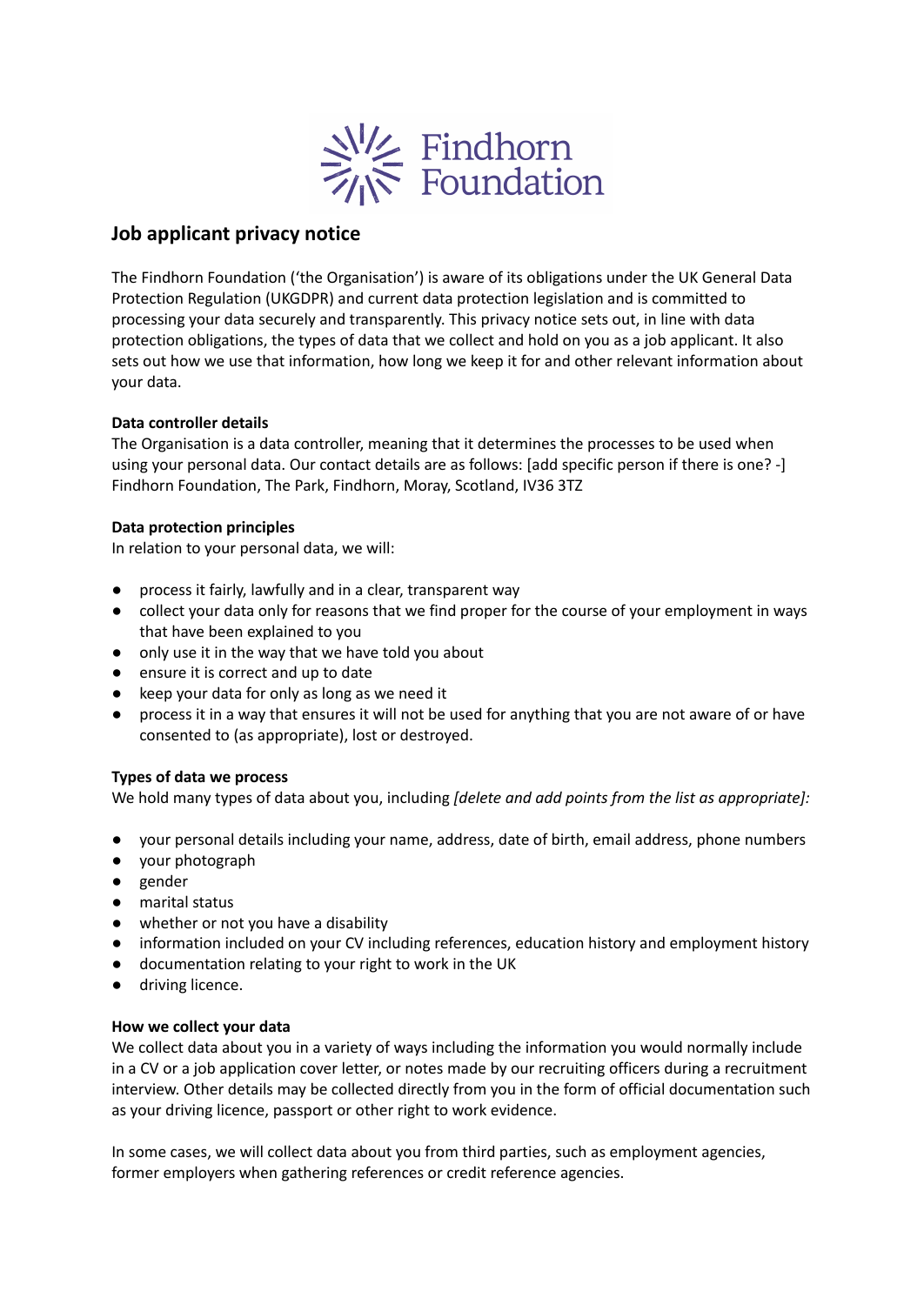Personal data is kept in personnel files or within the Organisation's HR and IT systems.

#### **Why we process your data**

The law on data protection allows us to process your data for certain reasons only:

- in order to perform the employment contract that we are party to
- in order to carry out legally required duties
- in order for us to carry out our legitimate interests
- to protect your interests and
- where something is done in the public interest.

All of the processing carried out by us falls into one of the permitted reasons. Generally, we will rely on the first three reasons set out above to process your data.

We need to collect your data to ensure we are complying with legal requirements such as:

- carrying out checks in relation to your right to work in the UK and
- making reasonable adjustments for disabled applicants.

We also collect data so that we can carry out activities which are in the legitimate interests of the Organisation, in this case in making decisions about who to offer employment to.

If you are unsuccessful in obtaining employment, we will seek your consent to retaining your data in case other suitable job vacancies arise in the Organisation for which we think you may wish to apply. You are free to withhold your consent to this and there will be no consequences for withholding consent.

#### **Special categories of data**

Special categories of data are data relating to your:

- health
- sex life
- sexual orientation
- race
- ethnic origin
- political opinion
- religion
- trade union membership and
- genetic and biometric data.

We must process special categories of data in accordance with more stringent guidelines. Most commonly, we will process special categories of data when the following applies:

- you have given explicit consent to the processing
- we must process the data in order to carry out our legal obligations
- we must process data for reasons of substantial public interest
- you have already made the data public.

We will use your special category data: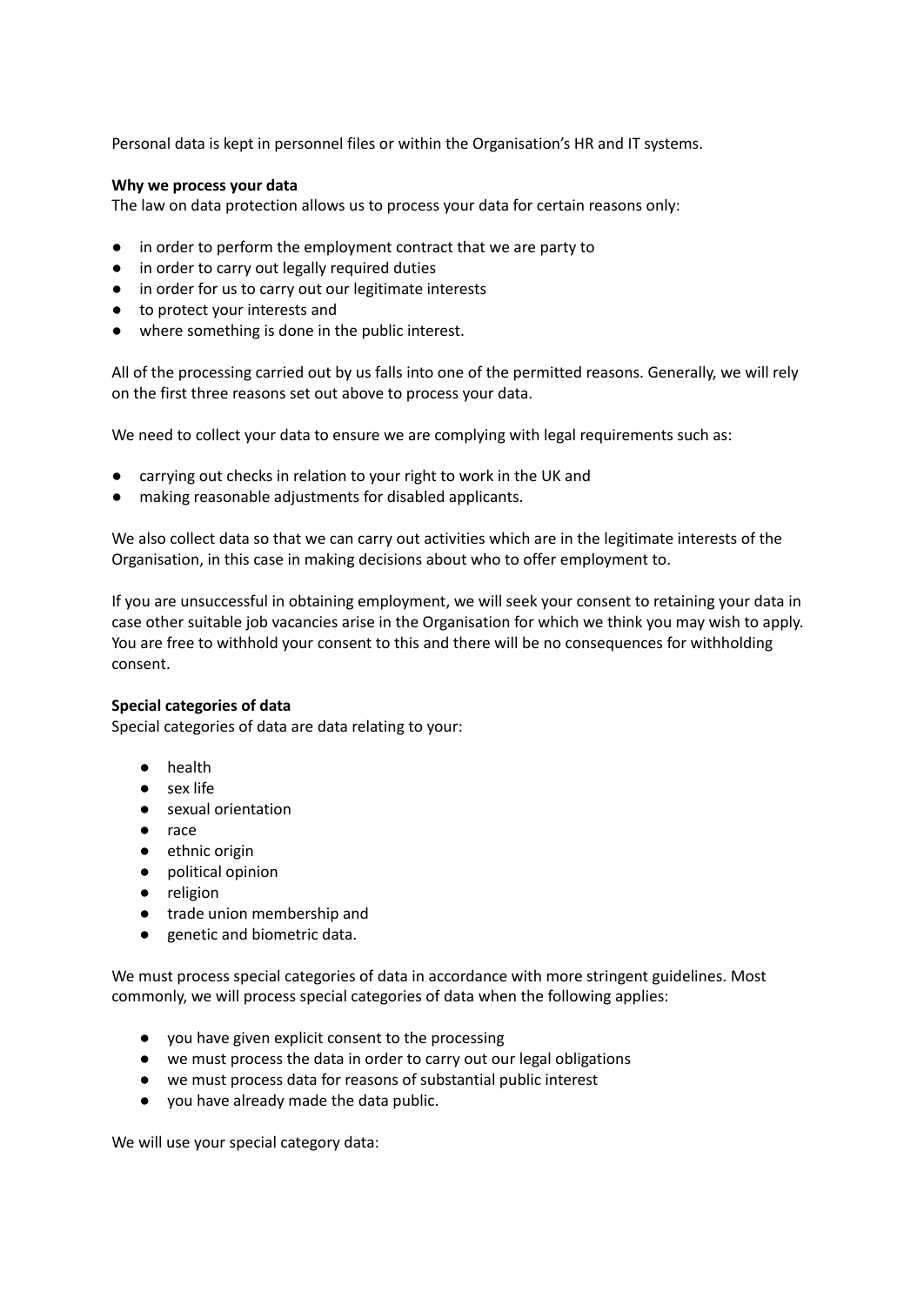- for the purposes of equal opportunities monitoring
- *● [insert other reasons as appropriate]*

We do not need your consent if we use special categories of personal data in order to carry out our legal obligations or exercise specific rights under employment law. However, we may ask for your consent to allow us to process certain particularly sensitive data. If this occurs, you will be made fully aware of the reasons for the processing. As with all cases of seeking consent from you, you will have full control over your decision to give or withhold consent and there will be no consequences where consent is withheld. Consent, once given, may be withdrawn at any time. There will be no consequences where consent is withdrawn.

# **Criminal conviction data**

We will only collect criminal conviction data where it is appropriate given the nature of your role and where the law permits us. This data will usually be collected at the recruitment stage. We use criminal conviction data in the following ways:

● To determine the suitability of applicants for guest-facing roles.

We process this data because of our legal obligation to safeguard our colleagues and guests.

# **If you do not provide your data to us**

One of the reasons for processing your data is to allow us to carry out an effective recruitment process. Whilst you are under no obligation to provide us with your data, we may not be able to process, or continue with, your application.

# **Sharing your data**

Your data will be shared with colleagues within the Organisation where it is necessary for them to undertake their duties with regard to recruitment. This includes, for example, the HR department, those in the department where the vacancy is who responsible for screening your application and interviewing you, the IT department where you require access to our systems to undertake any assessments requiring IT equipment.

In some cases, we will collect data about you from third parties, such as employment agencies.

Your data will be shared with third parties if you are successful in your job application. In these circumstances, we will share your data in order to *[insert details eg obtain references as part of the recruitment process/obtain a criminal records check etc].*

We do not share your data with bodies outside the UK.

# **Protecting your data**

We are aware of the requirement to ensure your data is protected against accidental loss or disclosure, destruction and abuse. We have implemented processes to guard against such. *[The IT officer will hopefully be able to help with some additional wording here to clarify any processes in place.]*

Where we share your data with third parties, we provide written instructions to them to ensure that your data are held securely and in line with data protection requirements. Third parties must implement appropriate technical and organisational measures to ensure the security of your data.

# **How long we keep your data for**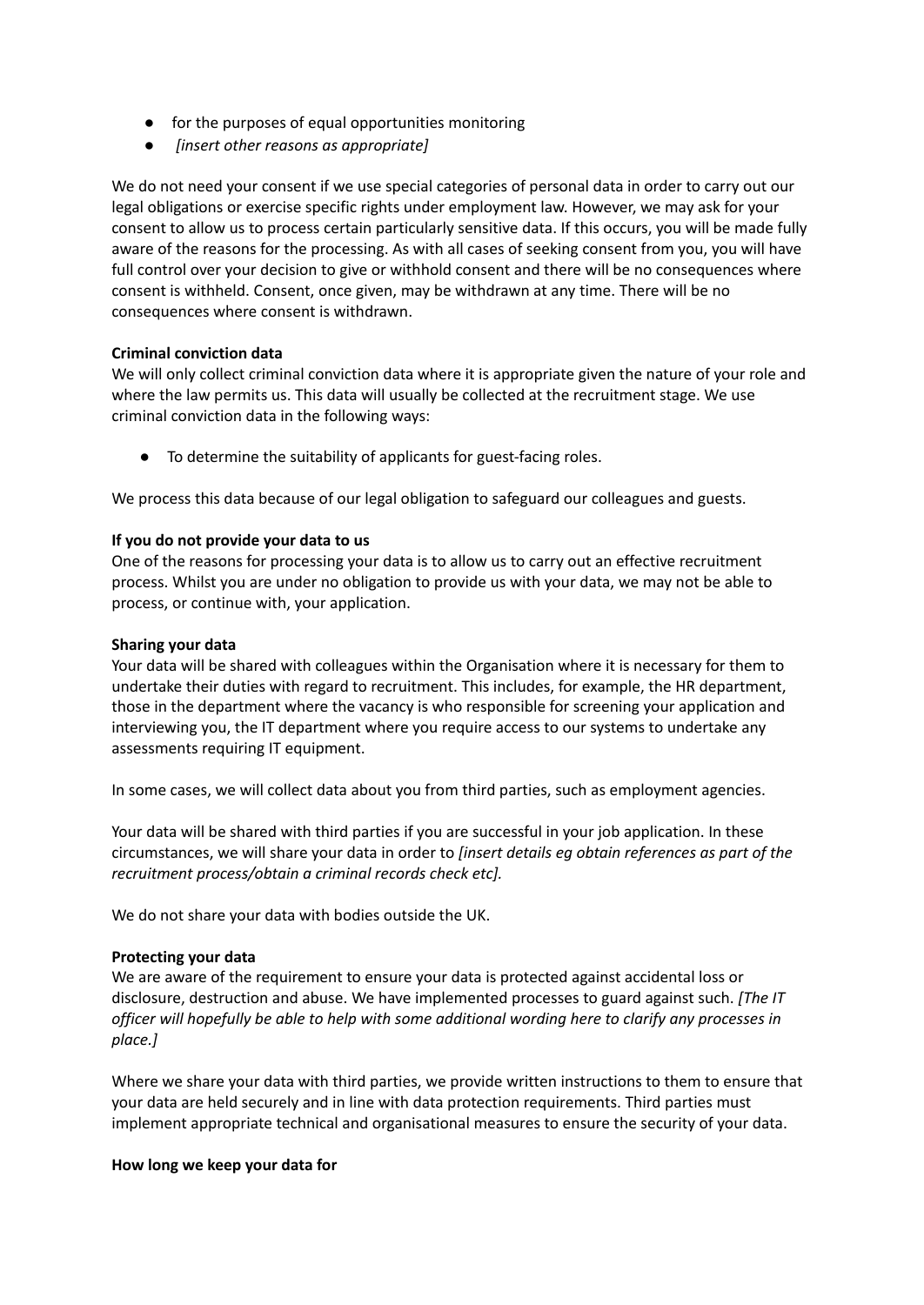In line with data protection principles, we only keep your data for as long as we need it and this will depend on whether or not you are successful in obtaining employment with us.

If your application is not successful and we have not sought consent or you have not provided consent upon our request to keep your data for the purpose of future suitable job vacancies, we will keep your data for *[insert retention period – I would suggest say three or six months]* once the recruitment exercise ends.

If we have sought your consent to keep your data on file for future job vacancies, and you have provided consent, we will keep your data for *[insert retention period which should be consistent with the period set out in your HR data retention policy]* once the recruitment exercise ends. At the end of this period, we will delete or destroy your data, unless you have already withdrawn your consent to our processing of your data in which case it will be deleted or destroyed upon your withdrawal of consent.

If your application is successful, your data will be kept and transferred to the systems we administer for employees. We have a separate privacy notice for employees, which will be provided to you.

# **Automated decision making**

No decision will be made about you solely on the basis of automated decision making (where a decision is taken about you using an electronic system without human involvement) which has a significant impact on you.

#### **Your rights in relation to your data**

The law on data protection gives you certain rights in relation to the data we hold about you. These are:

- the right to be informed. This means that we must tell you how we use your data, and this is the purpose of this privacy notice
- the right of access. You have the right to access the data that we hold about you. To do so, you should make a subject access request
- the right for any inaccuracies to be corrected. If any data that we hold about you is incomplete or inaccurate, you can require us to correct it
- the right to have information deleted. If you would like us to stop processing your data, you have the right to ask us to delete it from our systems where you believe there is no reason for us to continue processing it
- the right to restrict the processing of the data. For example, if you believe the data we hold is incorrect, we will stop processing the data (whilst still holding it) until we have ensured that the data is correct
- the right to portability. You may transfer the data that we hold about you for your own purposes
- the right to object to the inclusion of any information. You have the right to object to the way we use your data where we are using it for our legitimate interests
- the right to regulate any automated decision-making and profiling of personal data. You have a right not to be subject to automated decision making in way that adversely affects your legal rights.

Where you have provided consent to our use of your data, you also have the unrestricted right to withdraw that consent at any time. Withdrawing your consent means that we will stop processing the data that you had previously given us consent to use. There will be no consequences for